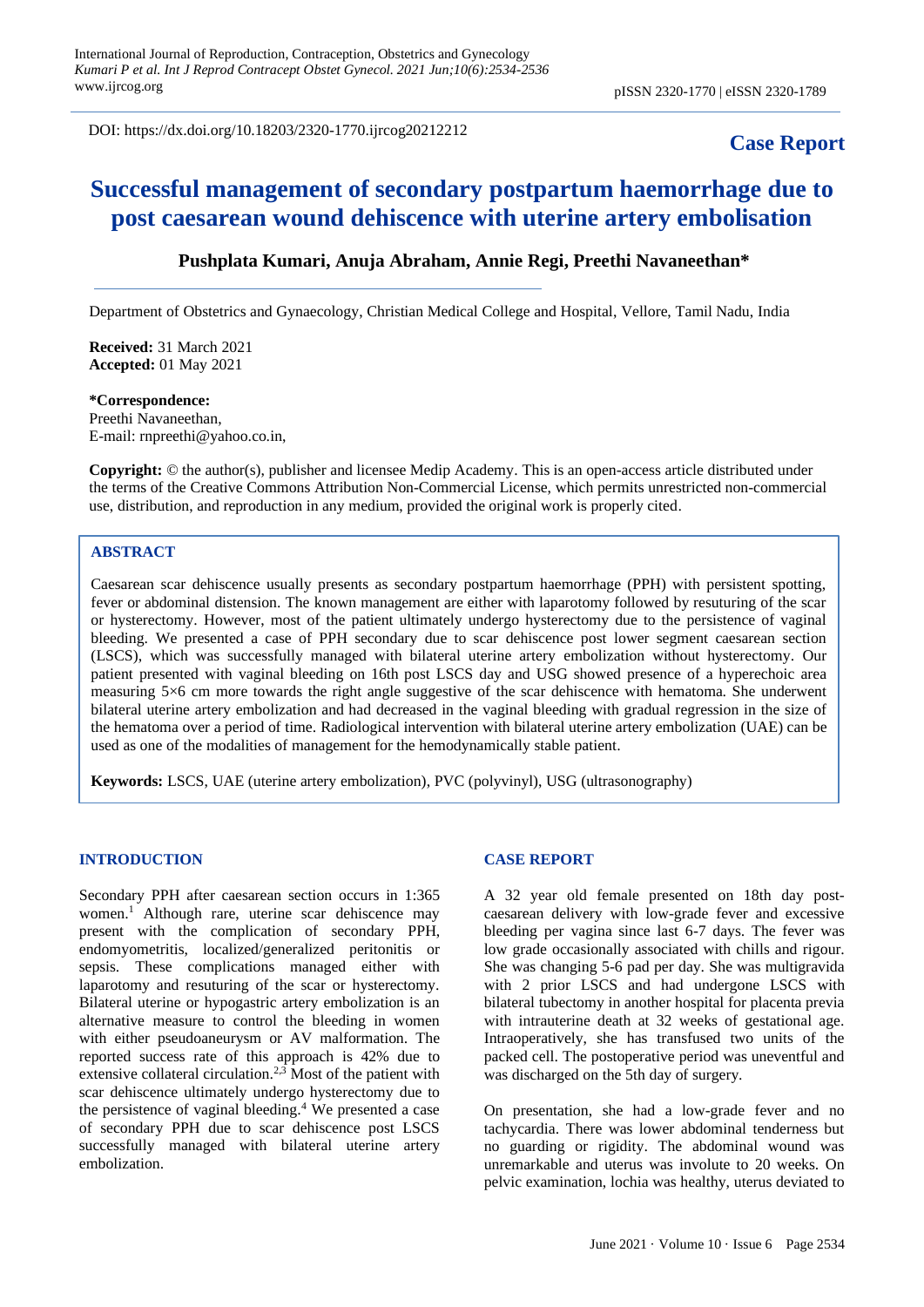one side and os closed. There was the presence of fresh bleeding from the vagina.

Bedside abdominal ultrasound uterus to be postpartum with minimal clots in the endometrial cavity. The lower uterine segment near the incision was ballooned out due to the presence of a hyperechoic area measuring  $5\times 6$  cm more towards the right angle suggestive of the scar dehiscence with hematoma (Figure 1). Bilateral ovaries were normal. On investigation, the haemoglobin was 8 gm/dl. Her platelets and other coagulation profile were within the normal limit.



#### **Figure 1: Hyperechoic area more towards the right angle suggestive of the scar dehiscence with hematoma.**

As she was hemodynamically stable and the patient not willing for surgical intervention. The option of conservative management with pelvic angiogram with bilateral UAE was considered. The pigtail catheter was used to flush the cobra catheter in the internal iliac artery. Angiogram showed bilateral hypertrophied uterine artery which was selectively cannulated and embolized with PVC particle till the achievement of stasis.

Post-procedure she was intensely monitored and she remained stable. However, on 3rd day post embolization, she developed a high-grade fever with no localization feature. Blood parameters were sent and were with the normal limit. She received parental antibiotics for 5 days. Fever settled and there was no bleeding per vagina during her observational period. Repeat USG done on day 5 before discharge showed the uterine cavity with an endometrial thickness of 12 mm, the size of the hematoma was 4.7×3.3 cm (Figure 2 and 3). She was discharged with the recommendation of weekly follow up in the outpatient unit. She came for follow up every two weeks for 2 months. There was no history of fever and minimal spotting per vagina. Serial USG showed a decrease in the size of hematoma from 2.8×2.6 cm to 1.4×1.0 cm. Further visit hematoma was not visualized at all.



**Figure 2: Area after embolization.**

## **DISCUSSION**

The incidence of scar dehiscence during labour worldwide is around 0.6%. The usual cause for scar dehiscence is previous lower segment caesarean section, classical caesarean section, congenital anomaly, inappropriate oxytocic administration or abnormal placentation.

The patient presents with post-partum haemorrhage, generalized or localized peritonitis. Some diagnosed immediately after childbirth and some present late after about 2-4 weeks of delivery. Identification of this condition depends on high clinical suspicion. Radiological sign-on 2D USG or CT scan is not specific and has poor correlation.<sup>4</sup> However, the presence of free fluid, bladder flap hematoma more than 5 cm, bowel distention is considered as a nonspecific feature of scar dehiscence.<sup>5</sup>

Exploratory laparotomy is considered one of the most important methods of diagnosis and treatment of uterine scar dehiscence. Conservative surgery as debridement of the necrotic tissue with hematoma evacuation and resuturing is usually done. There are reports of conservative treatment even in the presence of infection. Peripartum hysterectomy is performed as a treatment of choice in about 6% of patient with postoperative scar dehiscence associated with severe cellulitis or sepsis.

Conservative management with radiological intervention is one of the modalities of management in stable patient with no evidence of infection. This way the morbidity associated with surgery and prolonged hospital stay can be decreased.

Transcatheter arterial embolization has been first recognized in 1960 as a method to control haemorrhage, and since then has been used to control pelvic haemorrhage due to malignancy, trauma and radiation.<sup>6,7</sup> Recently, this technique has been used successfully in the control of PPH.<sup>8-10</sup> UAE has several advantages,